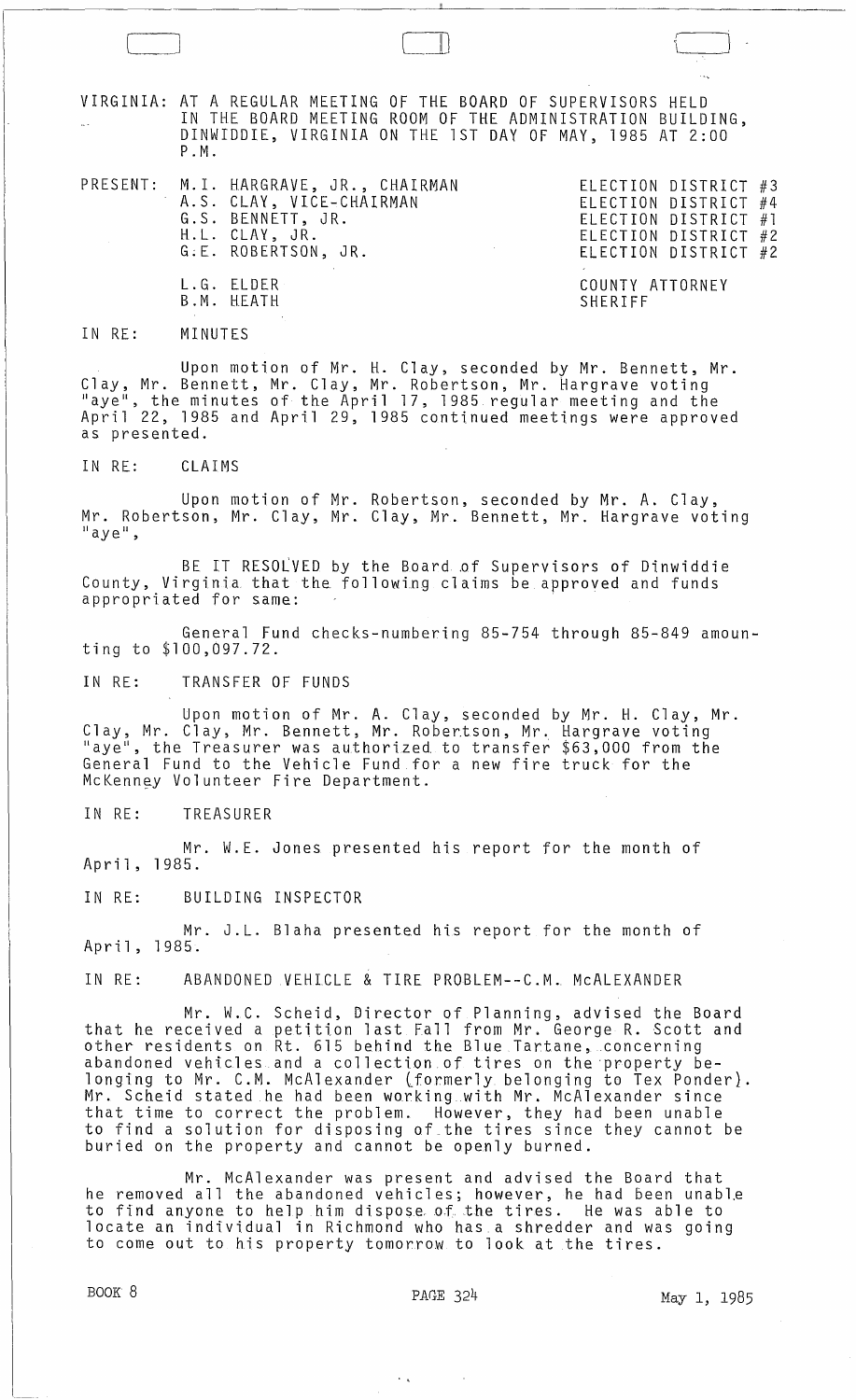Mr. Hargrave stated there was an industry located in the Petersburg area that will be looking for shredded tires to burn. He thanked Mr. McAlexander for this efforts in trying to correct the problem.

Mr. Robertson stated he could understand the dilemma but the citizens are still concerned about rats and related health pro-<br>blems. He wondered if there was anything that could be sprayed on the tires to help eliminate these health concerns.

Mr. McAlexander stated he would be glad to do that. Mr. Robertson added that the tires couldn't be seen from the road but the citizens were concerned about the health hazards.

IN RE: PUBLIC HEARING--A-85-4--REPEAL OF LIMITATION OF TERMS ORDINANCE FOR APPOINTMENTS

This being the time and place as advertised in the Progress-Index on Wednesday, April 17, 1985 and Wednesday, April 24, 1985 for the Board of Supervisors to conduct a public hearing to consider for adoption an ordinance to repeal Article III, Section 2-6 of Chapter 2, dealing with limitation of consecutive terms on Boards, Commissions, Authorities and Committees.

No one appeared in support or opposition.

Mr. Robertson stated he was the sponsor of the ordinance and it was his intent to get citizens more involved. However, during the past five years, it has also been a deterrent for those with seniority and have been doing a good job.

Upon motion of Mr. Bennett, seconded by Mr. A. Clay, Mr. Bennett, Mr. Clay, Mr. Clay, Mr. Robertson, Mr. Hargrave voting "aye",

BE IT ORDAINED by the Board of Supervisors of Dinwiddie County, Virginia that the Dinwiddie County Code, as adopted April 1, 1970, and heretofore amended be further amended in that Article III, Section 2-6 of Chapter 2 be and hereby is repealed in its entirety.

## IN RE: C&P TELEPHONE SURPLUS VAN--APPROVAL OF REQUEST BY NAMOZINE VFD

Mr. Ronnie Erb, representing Namozine VFD, appeared before the Board to request that the Namozine VFD be authorized to receive a surplus van from the C&P Telephone Company when one becomes available. He also asked that the County agree to title and insure the van when it is released to the fire department.

Mr. Erb advised the Board that the fire department is using a 1968 C&P van now which has 125,000 miles on it and is in need of a great deal of repair. They plan to get rid of the 1968 van when the new one becomes available from C&P.

Upon motion of Mr. Robertson, seconded by Mr. H. Clay, Mr. Robertson, Mr. Clay, Mr. Clay, Mr. Bennett, Mr. Hargrave voting "aye", the County Administrator was authorized to write a letter to C&P Telephone Company indicating that the County will title and insure a surplus van for the Namozine VFD when one becomes available.

IN RE: APPOINTMENTS--YOUTH SERVICES COMMISSION

Upon motion of Mr. H. Clay, seconded by Mr. Bennett, Mr. Clay, Mr. Bennett, Mr. Clay, Mr. Robertson, Mr. Hargrave voting "aye", the following appointments were made to the Youth Services Commission:

|  | Six Youth: | Patti Abernathy   | 1986 |
|--|------------|-------------------|------|
|  |            | Tracey Barnes     | 1986 |
|  |            | Andretta Hamilton | 1986 |
|  |            | George Rapp       | 1986 |

والمنتصب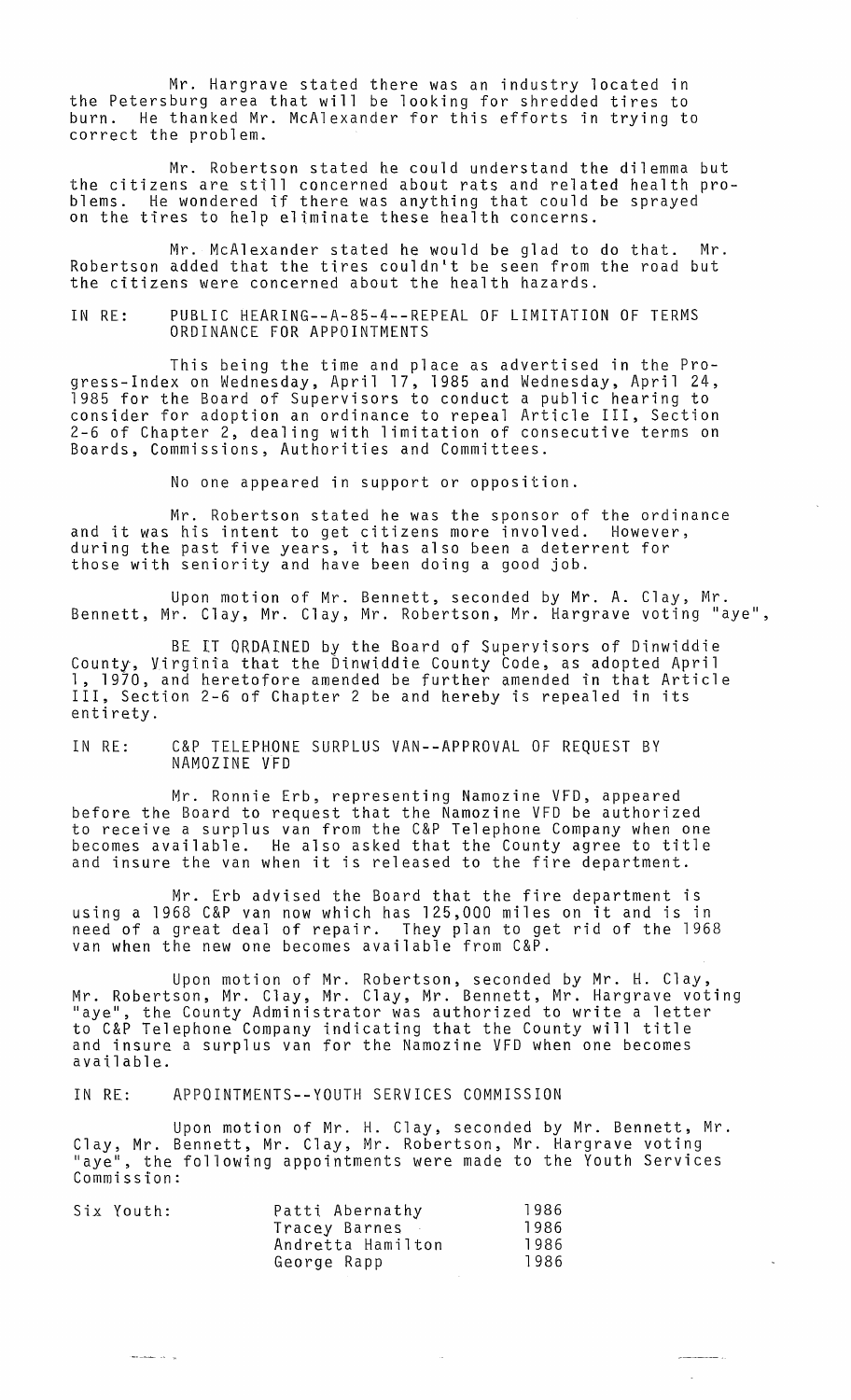Chris Wells 1986<br>Grover C. Wilson, III 1986 Grover C. Wilson, III

Agency: Curtis Sayre Jeanne Tolliver, Direc. Phylis Cazares, Direc. 1988 - Social Services 1988 - 70,001 Ltd. 1988 - Dinwiddie Counseling Services

 $\Box$ 

Community Members: Debbie Marston 1988

[ ]

IN RE: CORRECTIONAL UNIT 27--DISPOSAL OF SLUDGE IN COUNTY LANDFILL

Upon motion of Mr. A. Clay, seconded by Mr. H. Clay, Mr. Clay, Mr. Clay, Mr. Robertson, Mr. Bennett, Mr. Hargrave voting "aye", the following resolution was adopted:

WHEREAS, the Department of Corrections requests permission to dispose of quarterly approximately two (2) tons of sludge generated by the Correctional Unit *l7* sewage treatment facility in the County Landfill; and

WHEREAS, a plan for disposal of this sludge has been submitted to and approved by the State Department of Health, including<br>appropriate E.P. toxicity tests; and

WHEREAS, the Director of Sanitation, John Loftis, will dispose of this sludge by combining with cover material and placing<br>it in areas that need seeding;

NOW THEREFORE BE IT RESOLVED by the Board of Supervisors of Dinwiddie County, Virginia that the County Attorney is authorized to prepare and the Chairman of the Board is authorized to execute a contract with the Department of Corrections for this disposal of Correctional Unit 27 sludge in the County Landfill; and

BE IT FURTHER RESOLVED by the Board of Supervisors of Dinwiddie County, Virginia that an E.P. Toxicity test, approved by the State Department of Health, will be filed with the County periodically.

IN RE: PEARL BLAND--DISCUSSION OF ROUTE 644 SAFETY PROBLEM

Mrs. Pearl Bland appeared before the Board to discuss a safety concern on Rt. 644. She indicated she had already spoken to the Highway Department. Mrs. Bland advised the Board that she is building a house on Rt. 644 and because the crest of the hill hinders site distance, it is very dangerous to make a turn into her driveway. She added that the bus also stops there to let her child off.

Mr. Hargrave stated the Board would request the Highway Department to review the area and advise Mrs. Bland of their findings. He added that the Secondary Roads Improvements budget for the County has been cut by the State. No county tax dollars go into the road system.

IN RE: INFORMATION

The following information was provided to the Board at this meeting:

1. A second proposal from Hayes, Seay, Mattern and Mattern for architectural and engineering services for the exterior restoration of the courthouse.

2. Additional budget information from the Superintendent<br>of Schools.